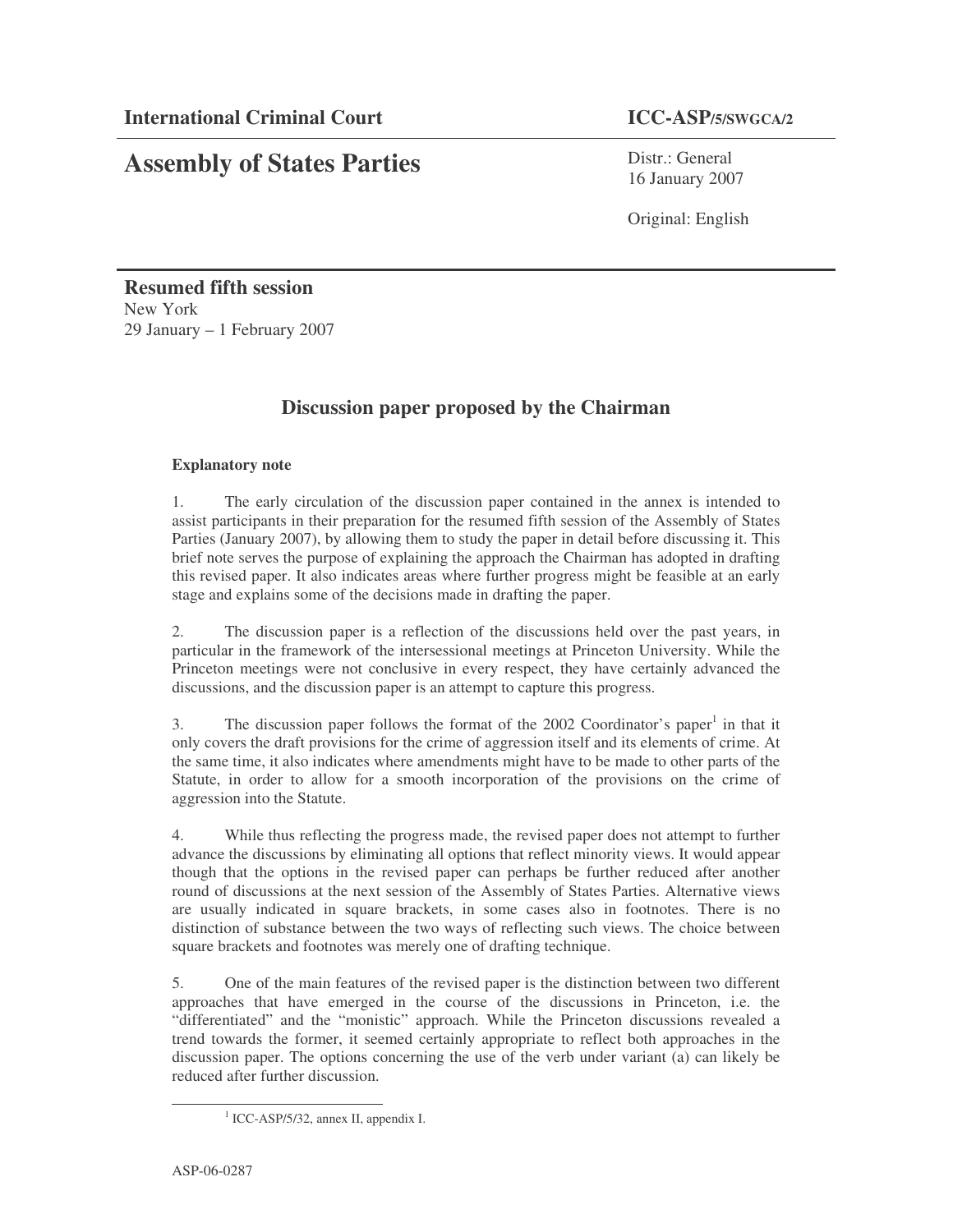6. Paragraph 3 of the discussion paper offers the two different options of dealing with the provisions of part 3 of the Rome Statute, depending on whether the differentiated or the monistic approach is adopted. There is no need, under either of the options, to continue reflecting article 33 of the Rome Statute on superior orders and prescription of law.

7. As indicated in the discussion paper itself, no changes were made to part II of the paper dealing with the elements of crime. This was done because the elements were never discussed at the Princeton meetings. Given the changes in the discussion paper on the draft provisions themselves, part II is thus outdated and does not reflect the progress made in part I. It should therefore be considered as a mere placeholder and used for reference purposes only.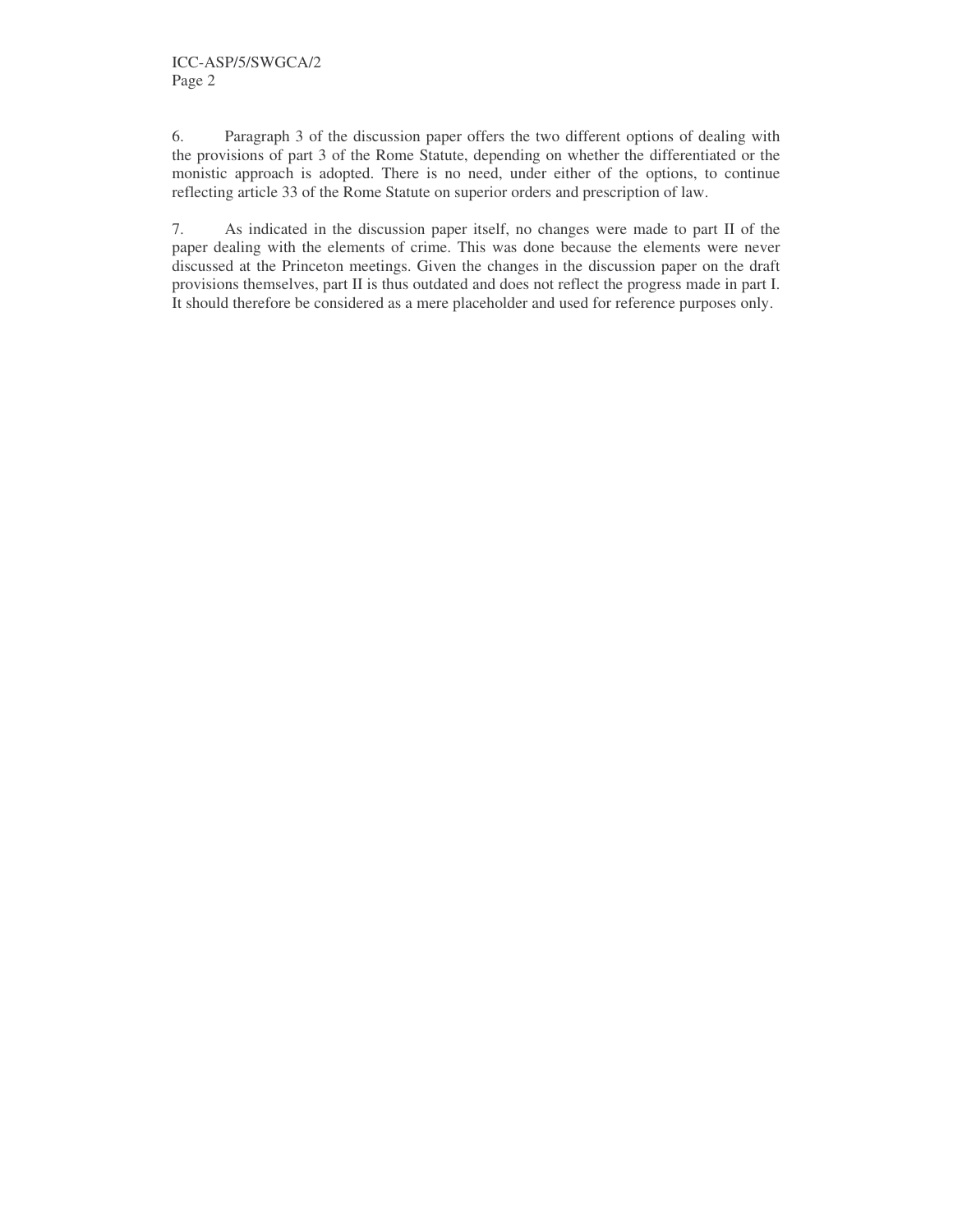### **Annex**

## **Discussion paper on the crime of aggression proposed by the Chairman**

#### **I. Definition of the crime of aggression and conditions for the exercise of jurisdiction**

#### *Insert new article 8 bis (entitled "Crime of Aggression") into the Rome Statute:* 1

### *Variant (a): 2*

1. For the purpose of the present Statute, a person commits a "crime of aggression" when, being in a position effectively to exercise control over or to direct the political or military action of a State, that person (leads) (directs) (organizes and/or directs) (engages in) the planning, preparation, initiation or execution of an act of aggression/armed attack

#### *Variant (b):*

1. For the purpose of the present Statute, a person commits a "crime of aggression" when, being in a position effectively to exercise control over or to direct the political or military action of a State, that person orders or participates actively in the planning, preparation, initiation or execution of an act of aggression/armed attack<sup>3</sup>

#### *continue under both variants:*

[which, by its character, gravity and scale, constitutes a manifest violation of the Charter of the United Nations] [such as, in particular, a war of aggression or an act which has the object or result of establishing a military occupation of, or annexing, the territory of another State or part thereof].

2. For the purpose of paragraph 1, "act of aggression" means an act referred to in [articles 1 and 3 of] United Nations General Assembly resolution 3314 (XXIX) of 14 December 1974.

#### *under variant (a) above:*

3. The provisions of articles 25, paragraph 3 (f), and [28] of the Statute do not apply to the crime of aggression. 4

<sup>&</sup>lt;sup>1</sup> The question as to whether the amendments are adopted under article 121, paragraph 4 or 5, requires further discussion.

<sup>2</sup> Variant (a) reflects the "differentiated" approach, under which article 25, paragraph 3, *does* apply to the crime of aggression, with the exception of subparagraph (f). Further options for the wording of this paragraph under the differentiated approach are contained in the report of the 2006 Princeton meeting (see ICC-ASP/5/32, annex II, appendix I). Variant (b) represents the "monistic" approach, under which article 25, paragraph 3, in its entirety *does not* apply to the crime of aggression.

<sup>&</sup>lt;sup>3</sup> The proponents of the language "armed attack" (or alternatively "use of force") for paragraph 1 advocate, along with this formulation, also the deletion of paragraph 2 as a whole.

<sup>4</sup> Under variant (a), which foresees that article 25, paragraph 3, *does* apply with the exception of subparagraph (f) ("attempt"), a new subparagraph could be added to article 25 which re-confirms that the forms of participation described in article 25, paragraph 3, subparagraphs (a) to (d), apply only to persons who are in a position effectively to exercise control over or to direct the political or military action of a State.

It is widely agreed that article 28 is not applicable by virtue both of the essence and the nature of the crime. However, there is not yet any agreement whether or not non-applicability needs to be specified.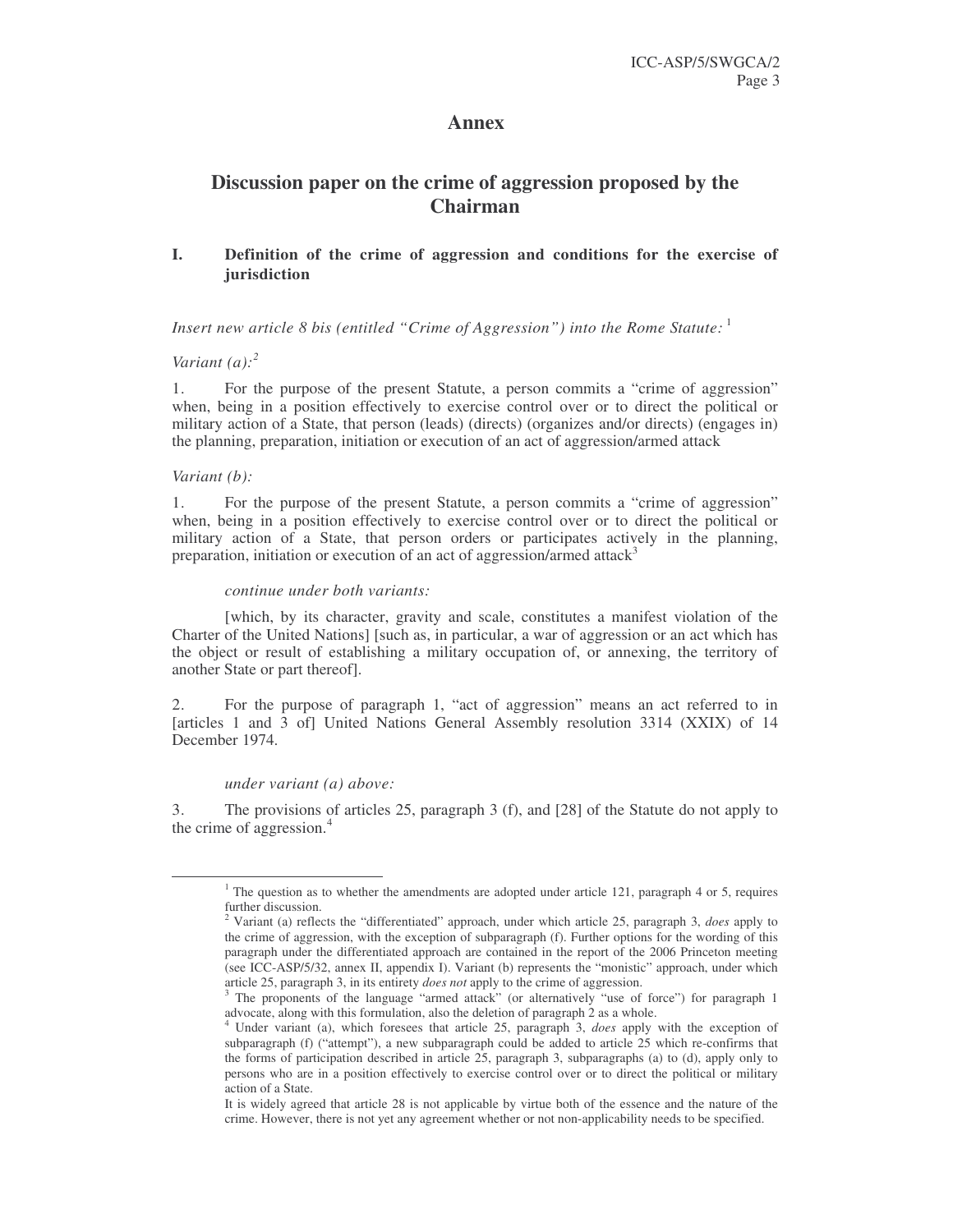*under variant (b) above:*

3. The provisions of articles 25, paragraph 3, and [28] of the Statute do not apply to the crime of aggression.

4. Where the Prosecutor intends to proceed with an investigation in respect of a crime of aggression, the Court shall first ascertain whether the Security Council has made a determination of an act of aggression committed by the State concerned. If no Security Council determination exists, the Court shall notify the Security Council of the situation before the Court. 5

5. Where the Security Council does not make such a determination within [six] months after the date of notification,

**Option 1**: the Court may proceed with the case.

**Option 2:** the Court may not proceed with the case.

**Option 3**: the Court may, with due regard to the provisions of articles 12, 14 and 24 of the Charter, request the General Assembly of the United Nations to make such a determination within [12] months. In the absence of such a determination, the Court may proceed with the case.

**Option 4**: the Court may proceed if it ascertains that the International Court of Justice has made a finding in proceedings brought under Chapter II of its Statute that an act of aggression has been committed by the State concerned.

#### **II. Elements of the crime of aggression (as defined in the Rome Statute of the International Criminal Court)** 6

#### **Precondition**

In addition to the general preconditions contained in article 12 of the present Statute, it is a precondition that an appropriate organ<sup>7</sup> has determined the existence of the act of aggression required by element 5 of the following Elements.

#### **Elements**

1: The perpetrator was in a position effectively to exercise control over or to direct the political or military action of the State which committed an act of aggression as defined in element 5 of these Elements.

2: The perpetrator was knowingly in that position.

3: The perpetrator ordered or participated actively in the planning, preparation or execution of the act of aggression.

<sup>&</sup>lt;sup>5</sup> It has been suggested that paragraphs 4 and 5 should be redrafted in order to differentiate between the trigger mechanisms reflected in article 13.

<sup>&</sup>lt;sup>6</sup> The Elements in part II were not thoroughly discussed and have therefore been reproduced without any change from the 2002 Coordinator's paper, even though this leads to some obvious inconsistencies. The Elements therefore mainly serve the purpose of a placeholder, at this juncture of the debate.

<sup>&</sup>lt;sup>7</sup> See options 1 and 2 of paragraph 2 of part I. The right of the accused should be considered in connection with this precondition.